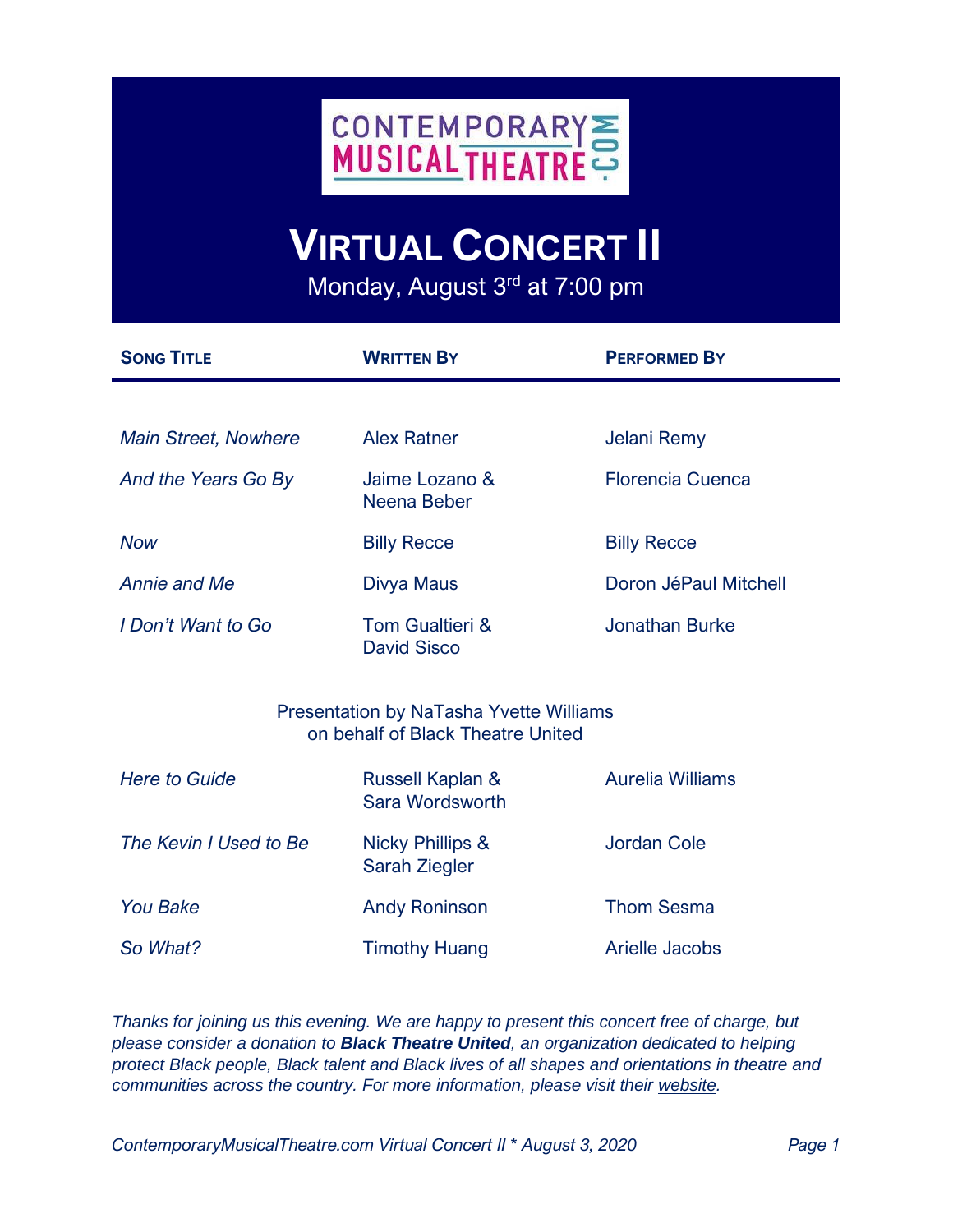## **The Writers:**



**Tom Gualtieri & David Sisco** met at the BMI Lehman Engel Musical Theatre Workshop in 2003 and have been collaborating ever since. Together, they have written *Falling to Earth*, a contemporary adaptation of the Pygmalion myth, and with Michael Zam ("Feud"), they are currently developing a musical adaptation of Henry James' The Wings of the Dove. Tom and David have produced two concerts at 54 Below - *What are They Talkin' About?* and *Departures*, - and were featured

writers for the *After the Storm* benefit at Joe's Pub. They are the creators of a new video project entitled "[Draw the Circle Wide](https://www.youtube.com/watch?v=sAhpjLLGwfc)," which features interviews with Broadway guest artists about the need for equity in our industry along with premieres of new songs written for the artists themselves by Gualtieri & Sisco. For more information, visit [gualtieriandsisco.com.](http://gualtieriandsisco.com/)



**Timothy Huang**: Peter and the Wave (Dramatist Guild/Rhinebeck Fellowship) American Morning (2011 ASCAP Workshop, 2012 BMI Master Class with Steven Sondheim, 2016 Richard Rodgers Award, 2015 New American Musical Award, 2015 NAMT Festival) A Relative Relationship (SoundBites Festival, Best Musical) Missing

Karma, (City Theatre, Miami), Crossing Over (Prospect) Other works: LINES (NYMF '08), The View from Here, Death and Lucky (MacDowell Fellowship). Fred Ebb and Jonathan Larson Award Finalist, Dramatists Guild Fellow, 2019 NYFA/NYSCA Fellowship.



**Russell Kaplan** is one of the creator/composers of In Transit, Broadway's first a cappella musical. Other work includes The Elf on the Shelf (US Tour), Dear Albert Einstein (Dramatic Publishing; NYC Children's Theater; Off Broadway Alliance nominee "Best Family Show"), High School Confidential (Dramatic Publishing), and the upcoming Dory Fantasmagory (NYC Children's Theater). He is a co-producer of the In Transit Original Broadway Cast Recording (Hollywood Records). Russ is also a jazz pianist and

composer, and host of the concert series "Russ Kaplan's Broadway Jazz Session." His album The Ulysses Cycle is available on Ropeadope Records. Member DGA, BFA Carnegie Mellon University. He lives in New Jersey with his wife, daughter and cat.



**Jaime Lozano.** Considered by Hamilton's Lin-Manuel Miranda as the "next big thing" on Broadway. Joe's Pub Working Group 2020 residency. Selected works: *The Yellow Brick Road* (Off-Broadway & National Tour), *Carmen La Cubana* (European Tour), *Children of Salt* (NYMF 2016 "Best of Fest" Production), *A Never-Ending Line*

(Off-Broadway), *Savage* (UAB at Birmingham), *Present Perfect* (Live & In Color). Albums: R.Evolución Latina's "Dare to Go Beyond", Florencia Cuenca's "Aquí – Los Nuevos Standards", Doreen Montalvo's "American Soul / Latin Heart", "A Never-Ending Line", these last two released by Broadway Records*. "Jaime Lozano and the Familia: Songs by an Immigrant"* sold-out shows at Two River Theater, Joe's Pub, and The Green Room 42*.*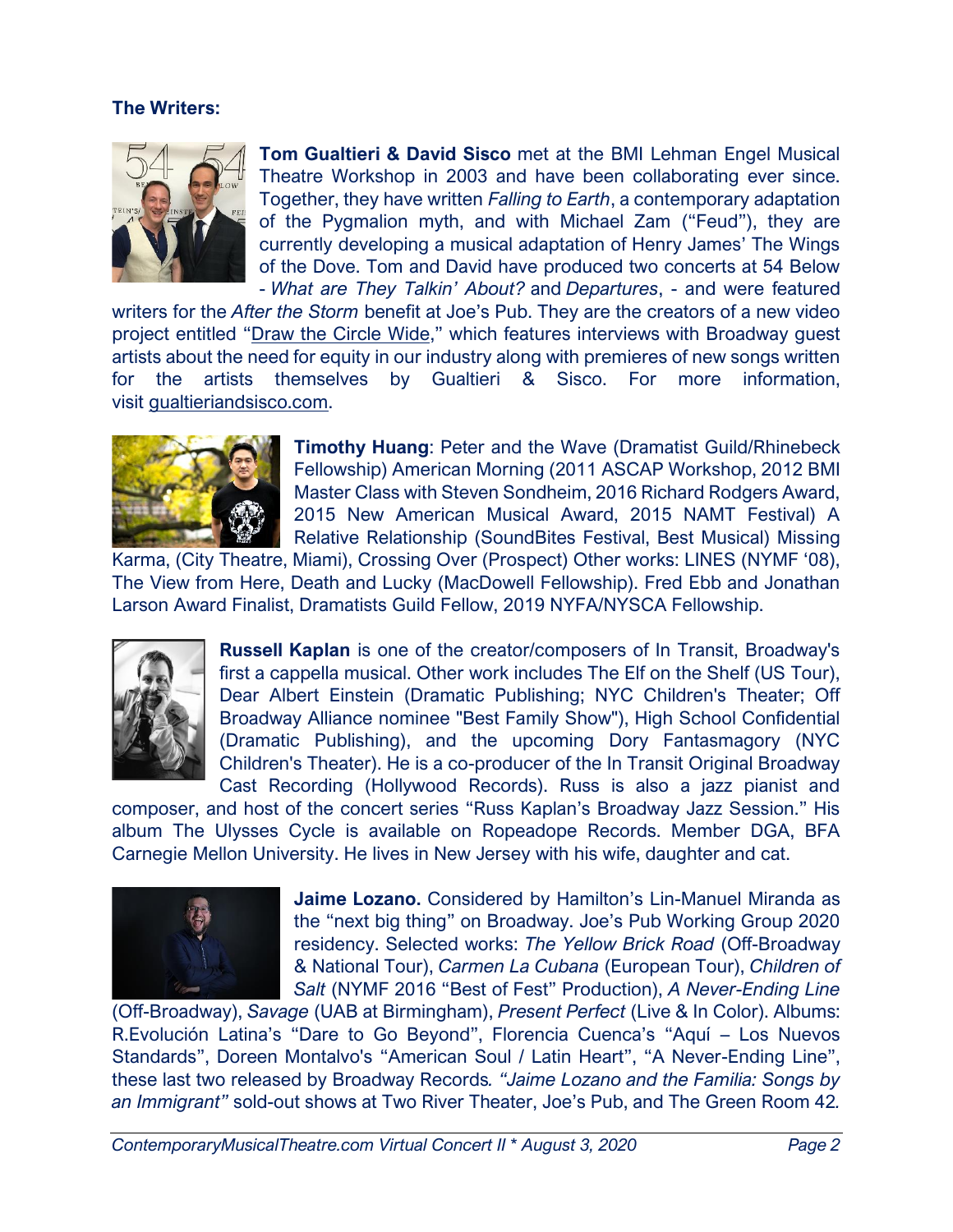MFA: NYU/Tisch, Graduate Musical Theatre Writing Program. BMI Lehman Engel Musical Theatre Workshop. Proud member of the Dramatists Guild of America, AFM Local 802, BMI and GRAMMY and Latin GRAMMY voting member. [www.jaimelozano.net](http://www.jaimelozano.net/) Twitter/IG: @jaimelozano



**Divya Maus** is a composer and singer-songwriter whose work spans the spectrum of the pop industry, musical theatre, and choral music. Her songs have been performed by recognized vocalists such as Shoshana Bean, Carrie Manolakos, and Kirstin Maldonado (Pentatonix). Her lead single 'Salty Water' (from debut album *BIGGER)* earned her a finalist placement in the Great American Song Contest and led to her opening for the Beach Boys in Los Angeles in 2014.

Based in LA, Divya is working on two original film musicals and a second studio album. [www.divyamaus.com](http://www.divyamaus.com/) @divyamaus



**Nicky Phillips** Nicky Phillips (composer) is an advanced member of the BMI Workshop where she was awarded the Jean Banks Award for outstanding achievement in Musical Theatre. She is also an alumna of the Johnny Mercer Songwriters Project. Nicky's work has been showcased at Lincoln Center, 54 Below, Don't Tell Mama and The New York Theatre Barn. Her Musical work includes: *In BeTWEEN (*upcoming production in 2020); *The Curious Journey* (ASCAP/Stephen Schwartz

Workshop, Johnny Mercer Foundation Writers Colony at Goodspeed Musicals, CMTP); *The Last Party* (Toronto Fringe Festival); *Stagefright* (Prospect Theater's Musical Theatre Lab); *In Flanders Fields* (Smile Theatre, Lunchbox Theatre, Betty Mitchell nomination). [www.nickyphillips.com](http://www.nickyphillips.com/)



**Billy Recce** is an NYC based, two time MAC award-winning songwriter. Shows include: *Balloon Boy: The* Musical (NYMF), *Dimes* (Fordham/NY Theatre Barn/Theatre C), *The Charlatans* (Fordham), *A Musical About Star Wars* (Theatre Row/St. Luke's Theatre) Select media credits include: *Rachel Unraveled* (BroadwayWorld) and *The Birds and The BS with Jordan Roth*. His albums, *The Perks of Being A Snowflake*, and the original cast recording of *A Musical About Star Wars* are streaming everywhere.



**Alex Ratner** is a musical theatre writer, music director and arranger whose projects include *Tyrell*, a musical prequel to *Game of Thrones*, most recently performed in London in February 2020; *Stone and Sparrow*, an original folkpop drama set in Depression-era Kentucky; and an adaptation of *White Oleander* (sublicense from Warner Brothers Theatre Ventures). He is a member of the BMI Workshop, and recipient of BMI's Jerry Harrington Award, as well as the Jean Banks Award for his ten-minute musical, *Salad* 

*Days*. Alex is a recent Yale graduate, and alum of the Yale Whiffenpoofs. [alexratnermusic.com](http://alexratnermusic.com/) / @alexratner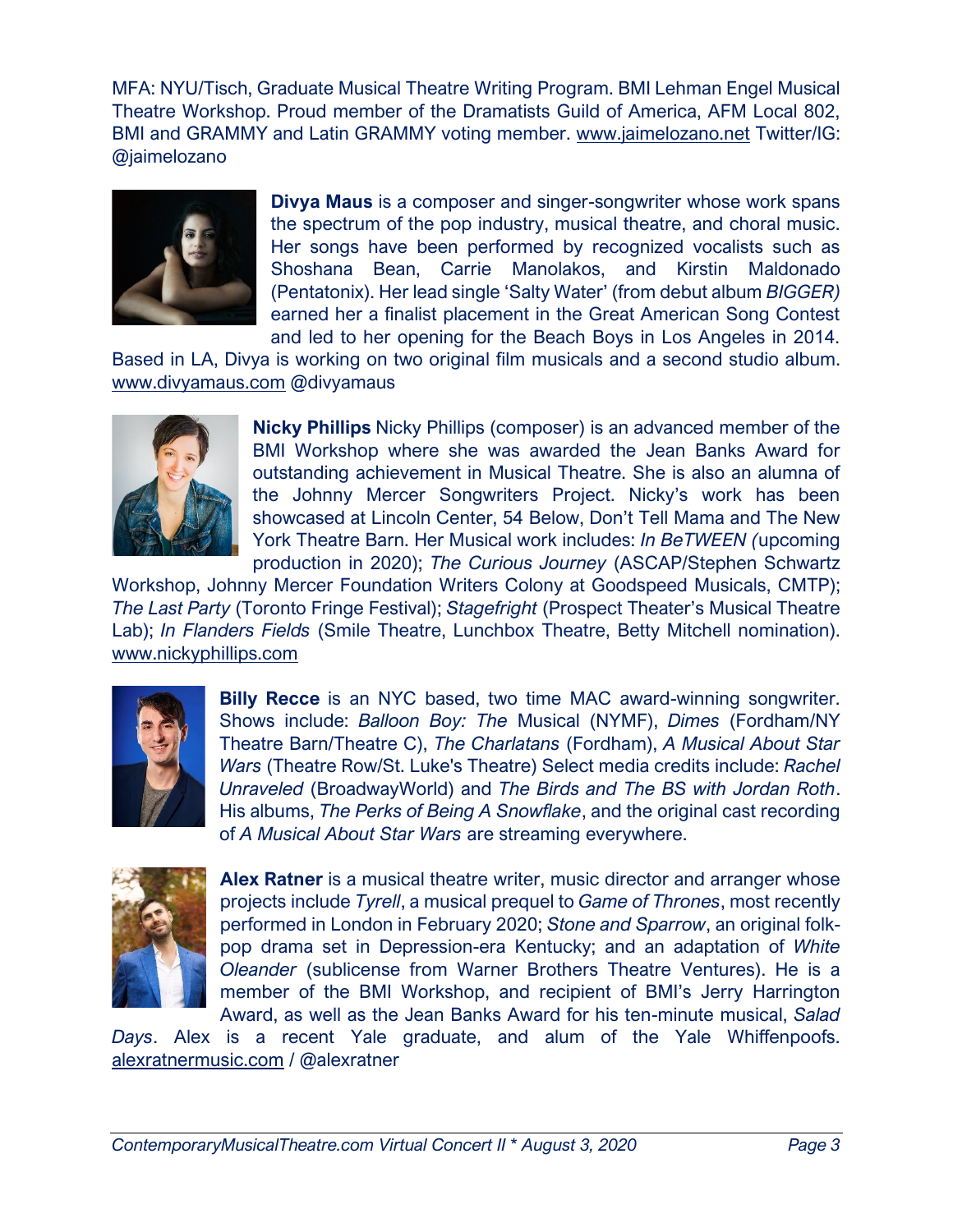

**Andy Roninson** is a recipient of the 2019 Jonathan Larson Grant and a 2019-2020 Dramatists Guild Foundation Fellowship. BMI Workshop: Harrington Award, Robert B. Sherman Scholarship. 2017 Johnny Mercer Foundation Songwriters Project participant. His first-of-its-kind podcast of original ten-minute musicals, TAKE A TEN, featured Broadway voices like Laura Osnes, George Salazar, Rob McClure, and more. Episodes have had

productions and won awards around the world. For a full list of accolades and productions-- and to hear every episode for free-- visit TakeATenMusicals.com. For more videos and songs, visit AndyRoninson.com.



**Sara Wordsworth**: Broadway: *In Transit*; co-producer, *In Transit Original Broadway Cast Recording* (Hollywood Records). Disney: *Frozen, Beauty and the Beast, Aladdin* (Disney Cruise Line), *Frozen JR, Frozen KIDS* (Disney Theatrical/MTI). US Tour: *The Elf on the Shelf –A Christmas Musical* (Mills/CCA&B). Published: *Dear Albert Einstein*, *High School Confidential*. Upcoming: *Dory Fantasmagory* (NYCCT). In development: *The Clearwaters*. Awards: Edgerton Foundation, IAAPA Best Theatrical

Production Worldwide, BMI Harrington (Librettist). Nominations: Drama Desk, Drama League, Outer Critics Circle, Off Broadway Alliance, Lucille Lortel. Instructor/Steering Committee: BMI Workshop, Member: Dramatists Guild, Actors' Equity. Sara lives in NYC with her husband and young daughter. [www.SaraWordsworth.com.](http://www.sarawordsworth.com/)



**Sarah Ziegler Blair** (lyricist) is an advanced member of the BMI Workshop. In addition to writing *In BeTWEEN* with composer Nicky Phillips and librettist Steven Gallagher, Sarah is the co-lyricist and co-librettist of *Just Between the All of Us*. This choose-your-ownadventure musical was commissioned by PCLO, is the winner of

the Reva Shiner Comedy Award, and will have a production at Bloomington Playwright's Project in 2021. Sarah's other musicals include: *The Brontës*, *So You Think You Can Kill,* and *Dustin Gavins P.I.* Sarah has a Masters in Musical Theater from The Boston Conservatory and enjoys occasionally taking the stage as a performer herself. [www.sarahzieglerblair.com.](http://www.sarahzieglerblair.com/)

## **The Performers:**



**Jonathan Burke** Broadway: *The Inheritance*; *Choir Boy*; *Tuck Everlasting.* Off-Broadway: *Toni Stone* (Roundabout); *Joan of Arc: Into the Fire* (The Public); *Langston in Harlem* (Urban Stages). Tours: *Mary Poppins*; *A Christmas Story*; *Joseph...*; *Cats*. Regional: *Choir Boy* (Studio Theatre); *Head of Passes* (Berkeley Rep); *Amazing Grace* (Goodspeed Musicals); *Goddess* (Eugene O'Neill Theater Center); *Meet Me In St. Louis* (The Muny); *Mary Poppins* (Syracuse Stage, SALT Award - Leading

Actor in a Musical); *Dreamgirls* (Portland Center Stage); *The Wiz* (Baltimore Center Stage); *Rent* (Hangar Theatre); *Hairspray* (MGR Playhouse); *Born For This* (The Broad Stage). TV: "New Amsterdam" (NBC). BFA, Ithaca College. Instagram/Twitter: @jondbeee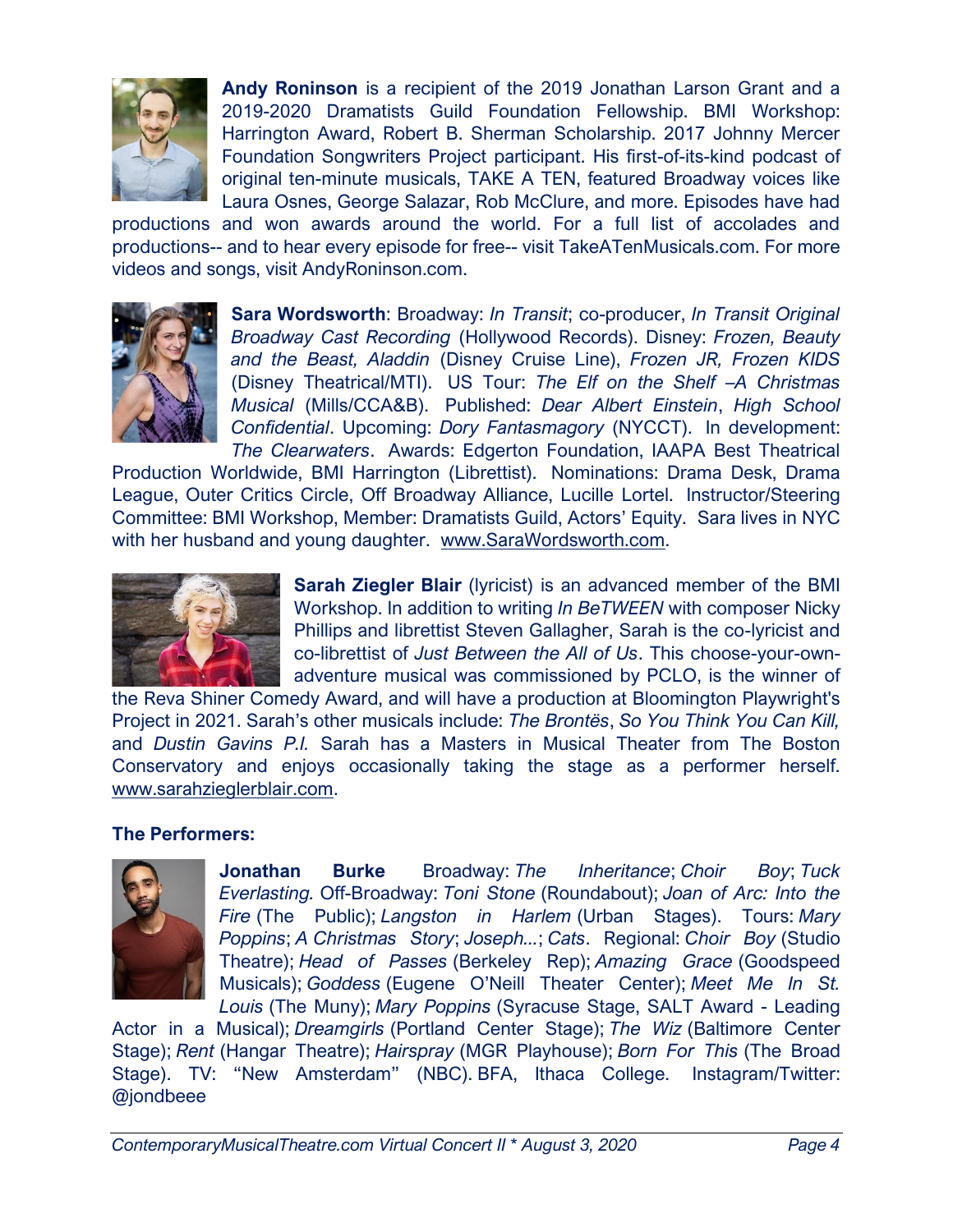

**Jordan Cole** made his professional debut as Michael Davies in the first national tour of *Finding Neverland*. He next went on to open the current national tour of *Les Misérables* as Gavroche. Following his time on tour, he fulfilled a lifelong dream when he made his Broadway debut as the role of Lawrence in the closing cast of *School of Rock*. Aside from his work onstage, he has done commercials and voice overs for brands including Denny's, Nickelodeon, and Amazon's Alexa device. Most recently, Jordan

filmed a role for the Showtime Hit Series "Ray Donovan" and voiced the title role in the animated feature film, "Ne Zha."



**Florencia Cuenca.** A Mexican actress and singer based in New York City. She entered the artistic world at the age of three acting alongside her father in stadiums and theaters throughout Mexico and the USA. Back in Mexico she is known for telenovelas such as "De que te quiero te quiero," "Muchachitas como tú," "De Pocas, Pocas Pulgas," "Te Sigo Amando," "La Rosa de Guadalupe," "Como Dice el Dicho" and for being part of the successful Mexican musical *Si Nos Dejan,* the Mexican premiere of *Shrek* 

*the Musical* and *Selena the Musical.* Her first album "Aquí - The New Standards", produced by husband Jaime Lozano- made her tour all around Mexico, Latin America and New York City; performing in some of the most prestigious jazz venues and Festivals, being awarded with the Hot House Jazz Award 2016 for Best New Jazz Artist. She has performed Off-Broadway in shows such as *Children of Salt* (NYMF 2016 Best of Fest) and *A Never-Ending Line*. She is also a writer and director. Twitter/IG: @flowcuenca



**Arielle Jacobs** most recently starred as Princess Jasmine in Disney's *Aladdin* on Broadway, and is set to lead the new upcoming musical *Between The Lines.* She made her Broadway debut starring opposite Lin-Manuel Miranda in the final Broadway cast of his award-winning musical *In The Heights*. Ms. Jacobs also starred

in *Wicked* on Broadway*, Rent*, Disney's *High School Musical*, and *Into the Woods* opposite Emmy-nominated Tituss Burgess. Off-Broadway, she starred in two world-premiere plays by Pulitzer-winner Nilo Cruz, *Sotto Voce* and *Farhad or The Secret of Being*. Her debut solo album released by Broadway Records, "A Leap In the Dark: Live at Feinstein's/54 Below," is available now. [www.ariellejacobs.com](http://www.ariellejacobs.com/) @ArielleJacobs.



**Doron JéPaul Mitchell** is a writer / actor based in New York City. He completed his MFA training at NYU Grad Acting and made his Broadway debut in Aaron Sorkin's "To Kill A Mockingbird" (Original Cast) and previously performed in the Lincoln Center's One Night Only Benefit Concert of CAMELOT featuring Lin-Manuel Miranda. He starred in the BET CRE8 Semi-Finalist film GETAWAY and was featured in the Huffington Post Award winning short NIGHT directed by Joosje Duk. IG: @doronjepaul [|](http://www.doronjepaulmitchell.com/)

[www.doronjepaulmitchell.com](http://www.doronjepaulmitchell.com/)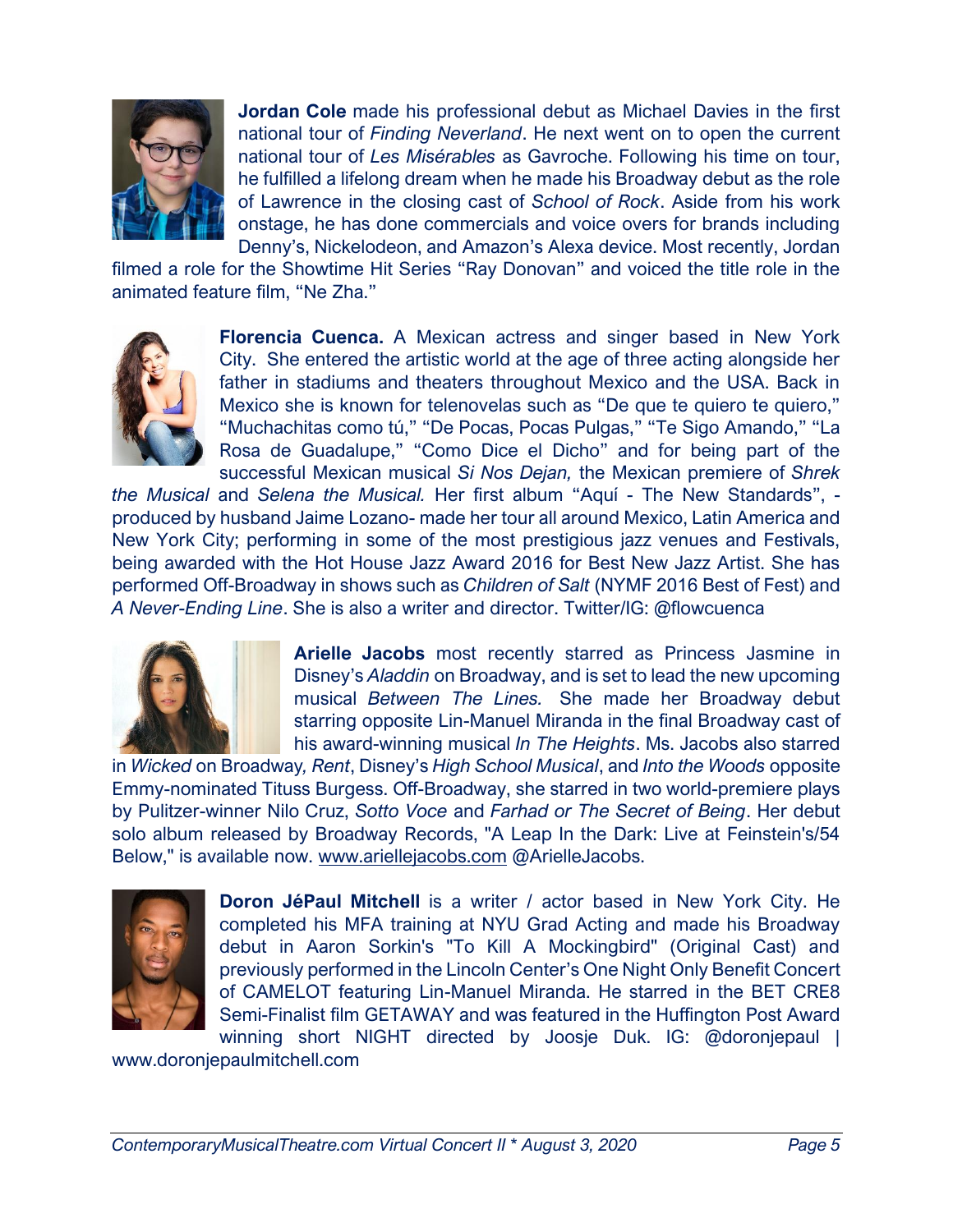

**Jelani Remy** is a New Jersey native most recently seen on Broadway as Eddie Kendricks in *Ain't Too Proud.* Past shows include: Disney's *The Lion King* (Simba), Disney's *High School Musical* (Chad), *Smokey Joe's Café*, *The Apple Boys* (Jack). IG: @itsjelaniremy "Be the change you wish to see in the world."



**Thom Sesma** has appeared in a number of live-stream performances during the pandemic shutdown, most notably singing SOMEONE IN A TREE for *Take Me To The World: A Sondheim 90th Celebration*, and readings of *Blithe Spirit* and *Mrs. Warren's Profession* for Seth Rudetsky and James Wesley's PLAYS

IN THE HOUSE. Broadway credits include *Times They Are a-Changin'*, *Man of La Mancha*, *Nick & Nora*, *Search and Destroy*, *Chu Chem*, and national tours of *Lion King* and *Titanic.*  Recent Off-Broadway: *Unknown Soldier*, *Sweeney Todd*, *Pacific Overtures* (Lortel nomination), *The Resistible Rise of Arturo Ui*, *Awake and Sing!*, *Discord.* TV credits include guest appearances on *Madam Secretary*, *Instinct*, *The Good Wife*, *Jessica Jones*, and many others. ThomSesma.com.



**Aurelia Williams** Most recently on Broadway, Aurelia performed in the Tony Award winning revival of Once On This Island. Prior to that, she was in Broadway's first all Acapella musical, In Transit. Some of her favorite past roles include "Armelia" in Ain't Misbehavin', "Justice Charlier" in Rock of Ages, "Effie" in Dreamgirls, "Motormouth

Maybelle" in Hairspray, "Sour Kangaroo" in Seussical, and "The Radio" in Caroline or Change. This past Holiday season, she was featured in the Hallmark channel's film, Holiday for Heroes. Her vocals have also been featured Nationally on ads for Olay and Bud Light.

\* \* \*



For over six years, **[ContemporaryMusicalTheatre.com](http://contemporarymusicaltheatre.com/)**, run by owners David Sisco & Laura Josepher, has been the largest online database of contemporary musical theatre writers and songs. They represent over 180 writers and 600 songs, all searchable by voice and song type. Over 90% of the songs on the site are not published elsewhere, providing performers with well-crafted, under-performed repertoire.

Since launching their e-commerce platform in 2016, they have doubled sheet music sales for their writers, who receive 100% of the profits from their sales (the only company to do this). The site offers 3-day, 1-month, and annual subscriptions in addition to institutional memberships. To find out more, [click here.](https://www.contemporarymusicaltheatre.com/subscribe)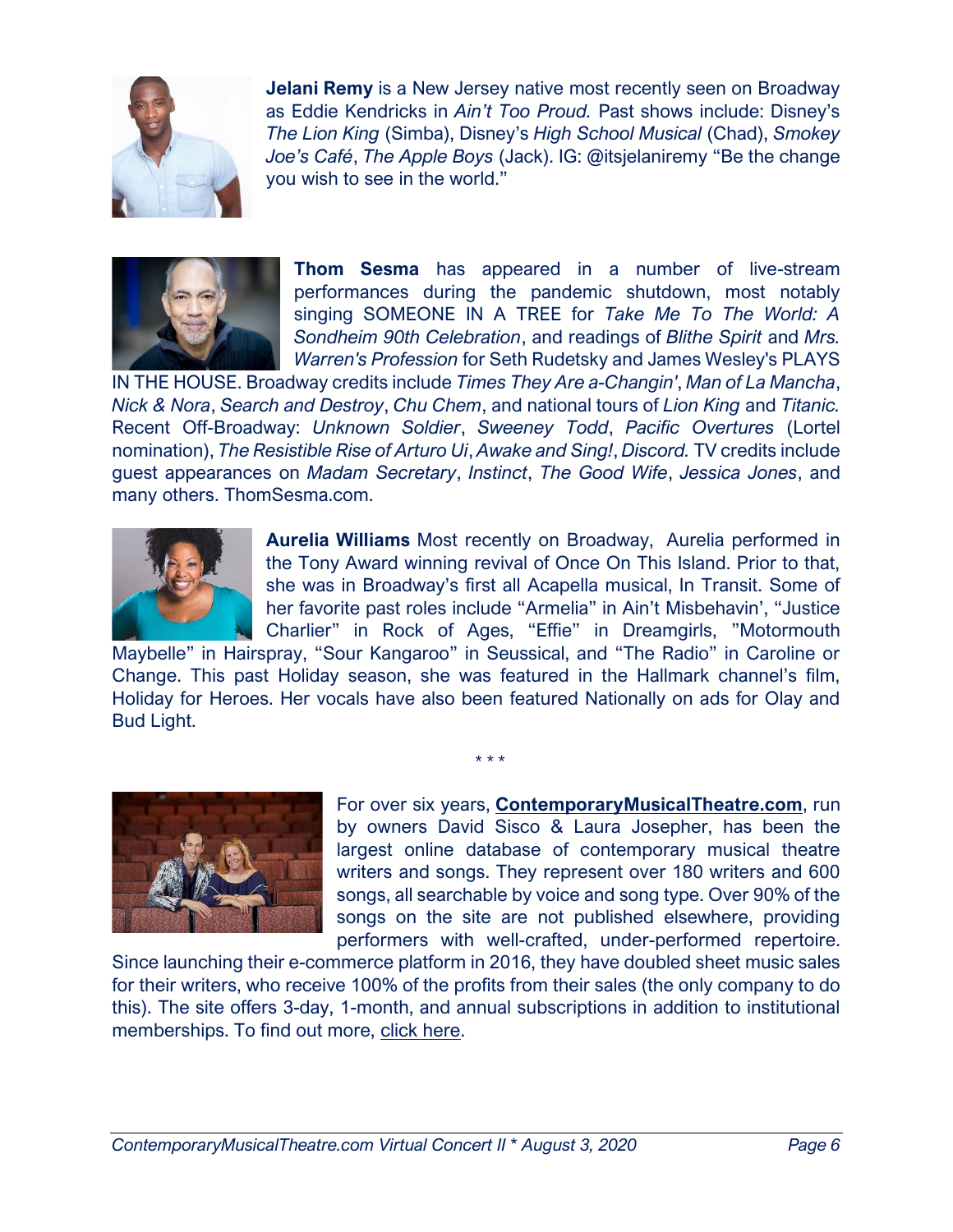

**Black Theatre United** is a group of theater professionals from several different disciplines aligned to create change and support the transformation of a more equitable industry and world. Established actors, directors, writers, producers, crew members, and musicians United applying the principles of hard word to fight

for and support equity and inclusion through civic minded initiatives with the goal of tearing down white supremacist ideologies. Our cornerstones of Awareness, Accountability, Advocacy, and Action are the roadmap. Our inaugural Event a Town Hall with the extraordinary Sherilyn Ifill challenged us all to civic engagement, sustainability and knowing history. Our most recent Town Hall featured leader Stacey Abrams urging the importance of each citizen voice to effect change by being counted in the US Census. For more information please visit [BlackTheatreUnited.com](http://blacktheatreunited.com/)